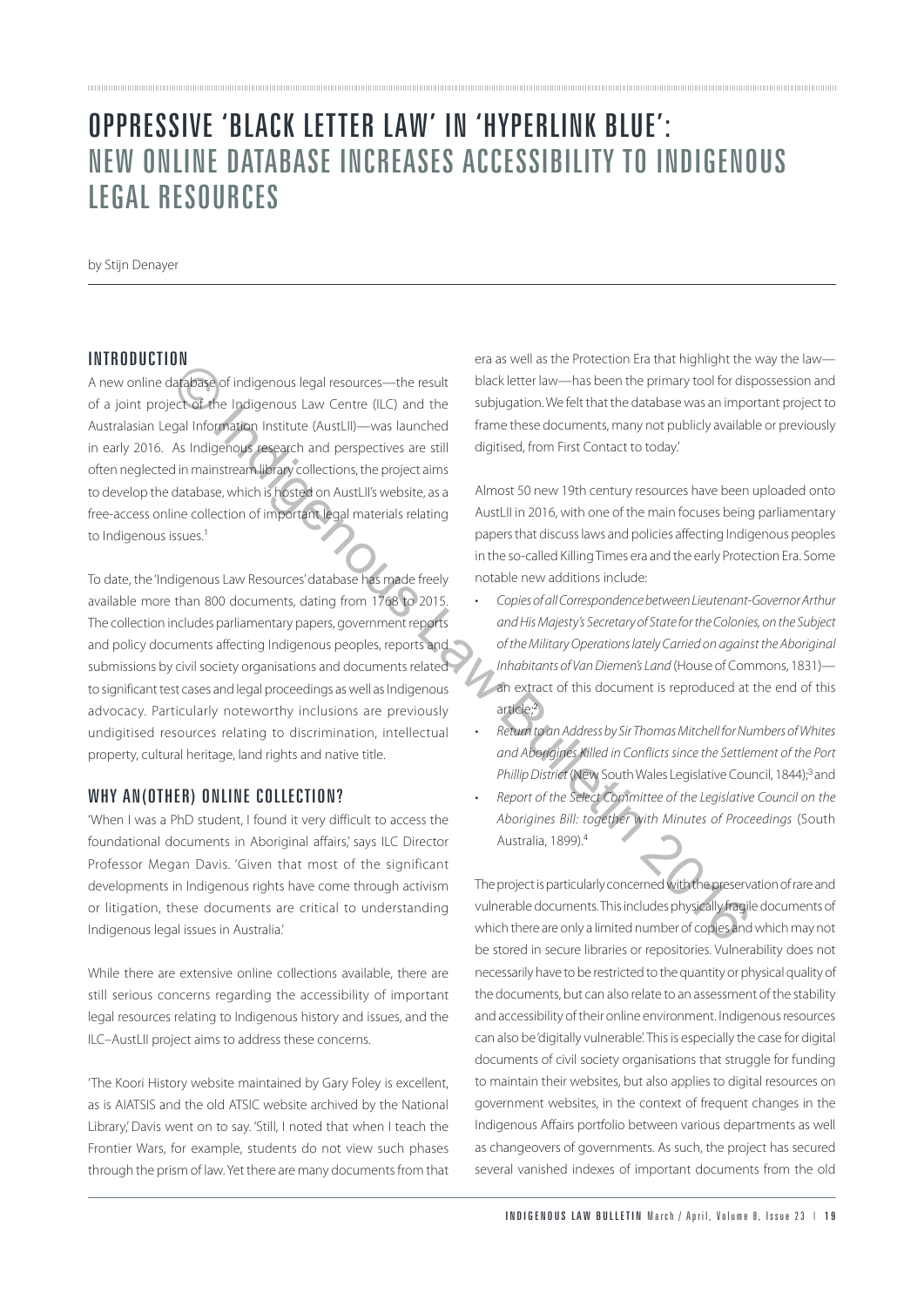websites of now defunct government bodies, organisations or departments. These documents may still have been traceable via internet archival websites such as Pandora or Wayback Machine, but their visibility and accessibility, in particular for a non-specialist public, had been severely restricted.

Apart from vulnerability concerns, the project is also concerned with the sheer accessibility of important Indigenous legal resources. As such, the database also includes key documents that are not strictly vulnerable, and may indeed be available in multiple libraries across the country, but have not yet been digitised and are not available online and are therefore not very accessible for people who are unable to travel to the repositories that hold them or request items through them. This can be especially the case for Aboriginal and Torres Strait Islander people who live in remote communities or who are not associated with any university or government institution.

**'When I was a PhD student, I found it very difficult to access the foundational documents in Aboriginal affairs,' says ILC Director Professor Megan Davis.**

#### INDIGENOUS VOICES

'Especially critical to the project are those documents that over the decades capture the aspirations of Aboriginal and Torres Strait Islander peoples,' says Davis. 'Having those documents publicly available provides nuance and texture to what Aboriginal people want, for example in the post-1967 period up to today's resistance to constitutional recognition.'

Documents of Indigenous civil society and representative organisations form the core of the collection. Significant inclusions are the complete collection of Aboriginal and Torres Strait Islander Commission (ATSIC) annual reports, as well as around 70 other ATSIC reports relating to various thematic areas, previously unavailable online. The database also includes several previously undigitised documents by the National Aboriginal Consultative Committee (NACC), the National Aboriginal Conference (NAC) and the Federal Council for the Advancement of Aborigines and Torres Strait Islanders (FCAATSI), as well as a number of important reports and submissions by Indigenous civil society organisations, for example, Ngaanyatjarra Pitjantjatjara Yankunytjatjara Women's Council, the National Committee to Defend Black Rights (NCDBR), and Karu Aboriginal Child Care Agency.

# INTELLECTUAL PROPERTY

One of the highlights of the database is a substantial collection of court materials relating to a number of significant intellectual property cases between the late 1980s and the early 21st century. In total, the database contains more than 170 digital copies of original documents relating to cases such as *Yumbulul v Aboriginal Artists Agency* (also known as the Morning Star Pole or Ten-Dollar Note case),<sup>5</sup> *Milpurrurru v Indofurn* (or the Carpets case),<sup>6</sup> and *Bulun Bulun v Nejlam Investments* (or the T-shirts case).<sup>7</sup>

'Appropriation of Aboriginal and Torres Strait Islander art and culture was mainstream throughout the 20th century, says Professor Kathy Bowrey of the University of New South Wales. 'Following successful advocacy around land rights, Aboriginal and Torres Strait Islander people started to seek redress through the courts in the 1990s. These efforts were assisted by then Northern Territory solicitor, Martin Hardie, and barrister, Colin Golvan. Donation of primary sources related to the running of a surprisingly large number of cases forms the backbone of new material concerning copyright and trademark in the collection.'

The significance of the cases cannot be understated. Arguably the most momentous case was *Bulun Bulun v Nejlam Investments* (1989), in which John Bulun Bulun, a prominent bark painter from Maningrida*,* Central Arnhem Land in the Northern Territory, took the unprecedented step of bringing legal action for copyright infringements when a Queensland T-shirts manufacturer in 1987 reproduced two of the artist's most famous paintings, at the time held at museums in Darwin and Canberra, without his permission on T-shirts intended for commercial sale. This led to the company discontinuing production and sale of the T-shirts and handing over the remaining stock to the artist. The case signifies the first occasion on which an Aboriginal artist successfully litigated to protect his work from unauthorised reproduction. Controller and the controller and the controller and the controller and the controller and the controller and the controller and the controller and the controller and the specially the controller and Torres Strait Islander

'Some of the copyright matters proceeded as test cases through the Federal Court and became internationally renowned, says Bowrey. 'Others have received far less attention. Combined, they show how law came to impact on industry practices and change expectations around the right to protect culture.'

The documents also reveal the broader context and related advocacy that is needed to conduct major test cases. As Bowrey explains: 'Most importantly, the database also contains the original affidavits of the Aboriginal complainants, of non-Indigenous experts, and the defendants, allowing readers to consider the way Indigenous demands are strategically framed through litigation.'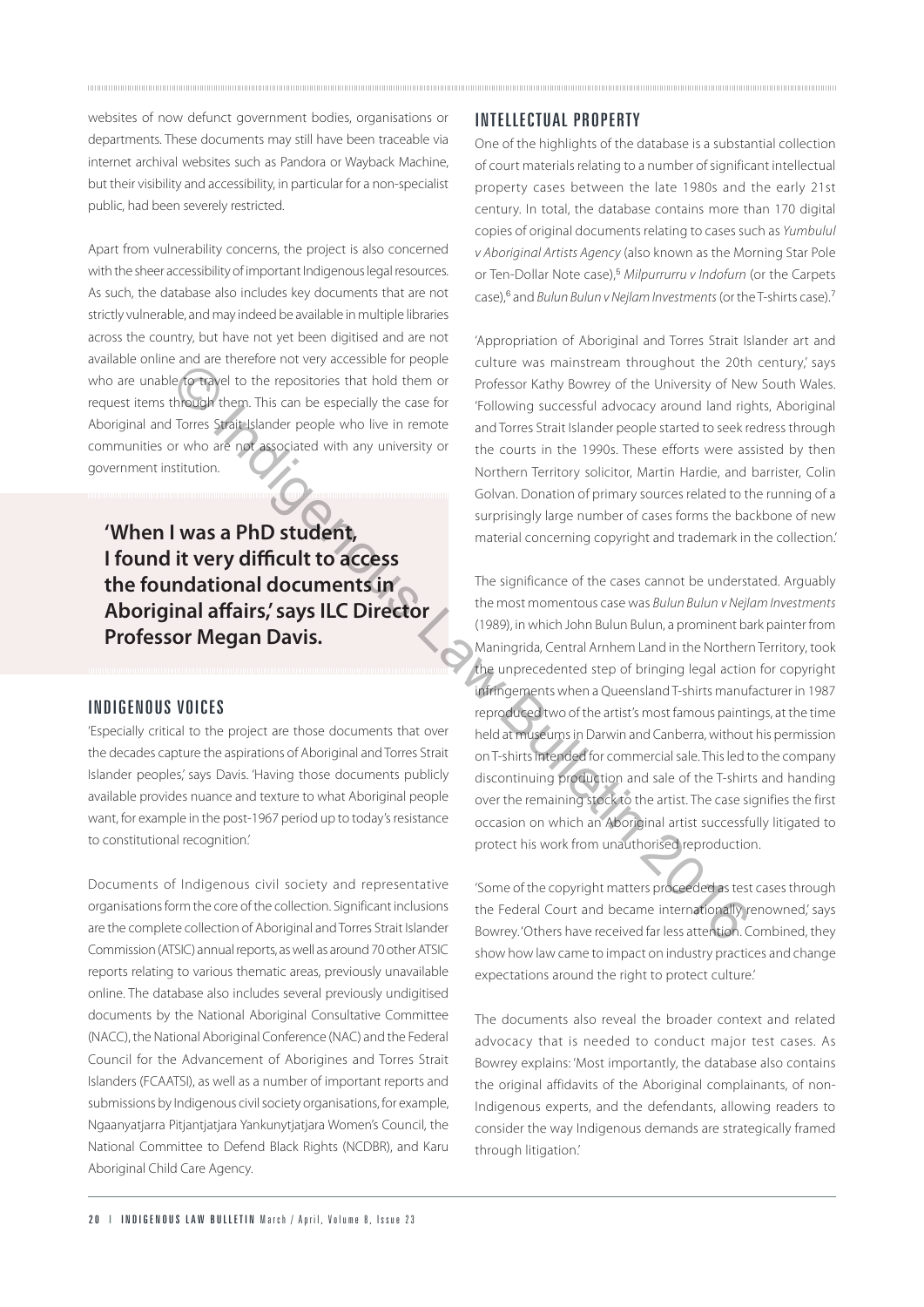#### **DISCRIMINATION**

The database is also well stocked with documentation relating to discrimination against Aboriginal and Torres Strait Islander people, and contains several dozens of previously undigitised or vulnerable reports from anti-discrimination bodies, for example, reports from the 1970–80s by the Office of the Commissioner for Community Relations and the New South Wales Anti-Discrimination Board.

The database also contains a set of six significant pastoral award cases brought before the Court of Conciliation and Arbitration (1904–56) and the Commonwealth Conciliation and Arbitration Commission (1956–73). The cases, many only now available online for the first time, span more than four decades of legal argument and demonstrate the history of discrimination against Aboriginal pastoral workers and the ambivalent role of employment law in Australia.

On 7 March 1966, the Commonwealth Conciliation and Arbitration Commission handed down its decision in *Re Cattle Station Industry (Northern Territory) Award, 1951*<sup>8</sup> and granted Aboriginal pastoral workers equal pay with white stockmen. A year earlier, the North Australian Workers' Union had applied for the deletion of clauses excluding Aboriginal workers from the *Cattle Station Industry (Northern Territory) Award*. The clauses had led to a situation whereby the cattle industry, the largest employer of Aboriginal labour in the Northern Territory, was legally required under administrative ordinances to pay Aboriginal stockmen only about a fifth of the salary white stockmen were entitled to under the *1951 Pastoral Award*. the Commonwealth Continuity and Architecton<br>
The Case, many only now available and the line pay and living conditions. The group means of<br>
The cases, many only now available and the line pay and living conditions. The grou

'It's important that the six cases are now available online for the first time as a complete set,' says Dr Jennifer Nielsen of Southern Cross University. 'The 1966 judgement is remembered as a profound step forward in the nation's history. Yet few remember the five pastoral award cases (1924, 1928, 1932, 1938 and 1944) and the 42 years of argument that proceeded this decision, within which Aboriginal pastoral workers were considered by the Court only for the purpose of assessing the pay rates and working conditions of the "competent white" stockmen who worked alongside them.'

This ambivalence can still be detected in the 1966 judgement. On the one hand the Commission bluntly stated: 'We agree with the pastoralists that there are many aborigines on cattle stations who for cultural reasons and through lack of education are unable to perform work in a way normally required in our economic society'. On the other hand it also believed that its decision to grant equal pay rights was 'the only proper one to be made at this point in

Australia's history', as it ruled: 'There must be one industrial law, similarly applied, to all Australians, aboriginal or not.<sup>9</sup>

Nielsen highlights the importance of considering the historical interweaving of the fight for equal wage rights with the broader struggle for land justice in grassroots Indigenous activism.

'The Commission stalled implementation of its 1966 equal wage decision for 33 months. But it was only six months later—on 22 August 1966—that Vincent Lingiari led the strike and walk-off at a Wave Hill cattle station by 200 Gurindji, Ngarinman, Bilinara, Warlpiri and Mudbara stockmen and their families, in protest at their pay and living conditions. The group moved to Wattie Creek the following year, and as their protest turned to the issue of land rights, they would bring national and world attention to Aboriginal claims for the return of lands in Australia.'

**In 2016, the project will not only invest in expanding the collection but also in further improving the accessibility and usability of the database.**

## LAND JUSTICE

Land justice is another major focus of the project, with over 100 documents relating to land rights and native title already available on the database, and several dozens of other important resources in the pipeline.

'The Indigenous Law Resources database has become a unique resource for anyone with an interest in land rights,' says ILC Research Director Dr Leon Terrill. 'It includes a thorough and accessible collection of documents about the struggle for land justice in Australia—documents such as the 1973 and 1974 Woodward reports,<sup>10</sup> the 1980 report of the NSW Select Committee upon Aborigines<sup>11</sup> and Paul Seaman OC's 1984 Aboriginal Land Inquiry in Western Australia.<sup>12</sup> Most of these documents were not previously available online and those that were tended to be difficult to find. It's great that they are now all available in the one place.'

'I also like the fact that the documents are available in a searchable form. For example, if you want to know what John Reeves QC had to say about the permit system—you can simply find his important 1998 report, *Building on Land Rights for the Next Generation*, and search for 'permits' within the 688-page document.<sup>13</sup> It's such a useful resource,' added Terrill.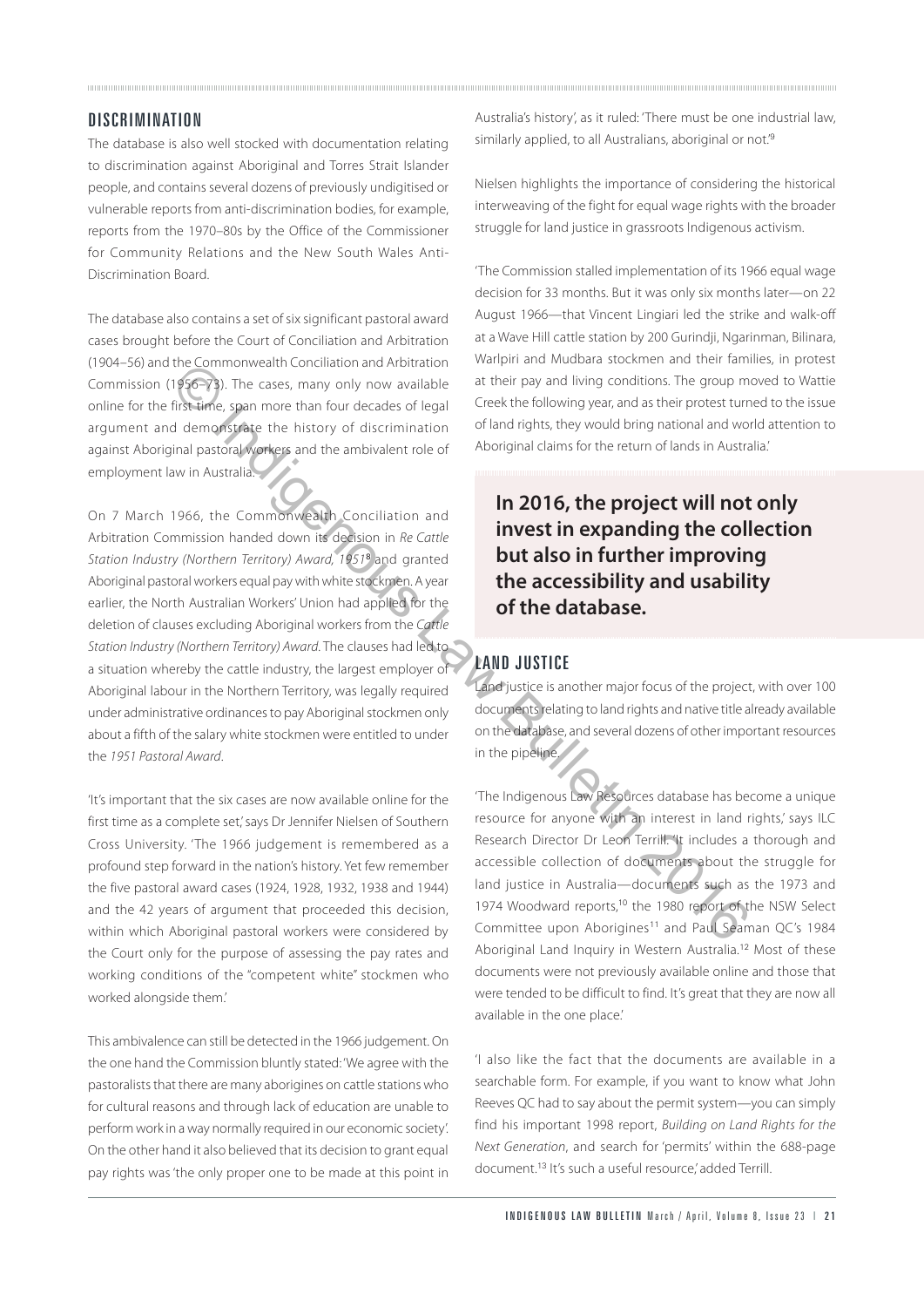All documents in the database are indeed full-text searchable and are available in HTML (web page), Word (RTF) and/or PDF formats. 'Just like the other databases available on AustLII, those documents that are available in HTML format include hyperlinks to other legal resources on AustLII, says AustLII's Executive Director Dr Philip Chung. 'This is a very useful and efficient feature, as it means users can access the legislation, cases or journal articles mentioned in any one of the documents with one simple click.'

'In 2016, the project will not only invest in expanding the collection but also in further improving the accessibility and usability of the database. Subject to resources, we will also further develop the broader Indigenous Law Library, of which the database is part.'<sup>14</sup>

# EXTRACT FROM DESPATCH FROM LIEUTENANT-GOVERNOR ARTHUR TO VISCOUNT GODERICH (VAN DIEMEN'S LAND, GOVERNMENT HOUSE, 10 JANUARY 1828)

This despatch is part of a larger collection of correspondence between Lieutenant-Governor Arthur and the Secretary of State for the Colonies on the issue of frontier violence, now available online for the first time.<sup>15</sup>

#### My Lord,

I have the honour to report to your Lordship, that a more than usual temper of hostility has, within the last six months, manifested itself on the part of the Aborigines of this Colony, and has rendered some active steps for protection necessary, and I fear some still stronger measures will be required.

On my succeeding to the government, I found the quarrel of the Natives with the Europeans, occasioned by an unfortunate step of the officer in command of the garrison on the first forming of the settlement, was daily aggravated, by every kind of injury committed against the defenceless Natives, by the stock-keepers and sealers, with whom it was a constant practice to fire upon them whenever they approached, and to deprive them of their women whenever the opportunity offered. I considered it my duty, therefore, to declare by proclamation, that every individual found to have committed any criminal act of aggression upon the Aborigines, should be prosecuted before the Supreme Court. At the same time I enjoined the magistrates and respectable settlers to use every means to conciliate and protect them. The proclamation, I have reason to believe, was not without effect; and I endeavoured still further to cultivate a friendly intercourse, and at least make the attempt to civilize this abased race, on the occasion of the unexpected appearance of a tribe in Hobart Town, by alluring them, with the promise of food and clothing, to repeat their visit. And I had formed the plan of establishing an institution, to

which they might resort, in the hope that some might be persuaded to adopt the habits of civilized life. After stopping a few days, however, in the neighbourhood of Hobart Town, the tribe went back to their haunts, and have not again returned; though, to all appearance, they were highly satisfied with the treatment they received, and made it understood that they looked upon the Governor as their protector.

It is not a matter of surprise that the injuries, real or supposed, inflicted upon the blacks, have been revenged upon the whites, whenever an occasion presented itself; and I regret to say, that the Natives, led on by a Sydney black, and by two Aborigines of this island, men partially civilized, (a circumstance which augers ill for any endeavour to instruct these abject beings), have committed many murders upon the shepherds and herdsmen in remote situations. And they have latterly assumed so formidable an appearance, and perpetrated such repeated outrages within the settled districts, that I have been pressingly called upon by the settlers, in several petitions, to adopt some measure which should effectually free them from these troublesome assailants, and from the nuisance of their dogs, which, originally purloined from the settlers, have increased to such a number as to threaten to become a lasting pest to the country. Even the three spect beings), have committed many mission in the section of the three spect beings), have committed many mission for the systems and notices and hordomes in emotions and in the **Bulletin 2016.**<br> **IN DESPATC** 

But it is much easier to complain than to find a cure for the evil, which none of the petitioners has ventured to suggest; and I have not thought proper to do more than afford the protection of some additional parties of police and military, and to point out, by government notices, how far the settlers would be justified by law in making use of arms to drive off the Natives who should present a hostile front.

The Indigenous Law Library Project is still looking for material. Material for the library is being identified and sourced with the generous assistance of a number of libraries and organisations, and through the expert advice of several internal and external subject experts.<sup>16</sup> If you would like to provide materials for digitisation or inclusion in the library, please contact Stijn Denayer at *s.denayer@ unsw.edu.au*.

• • • • • •

*Stijn Denayer has been working as the Project Officer on the Indigenous Law Library Project since April 2015. Before joining the ILC, he worked as Legal and Policy Advisor for Unia, the National Human Rights Institution (NHRI) of Belgium, specialising in racial discrimination and hate speech. He has also held positions as Legal Researcher and Project Coordinator at several local and international human rights organisations in South Asia and the Middle East.*